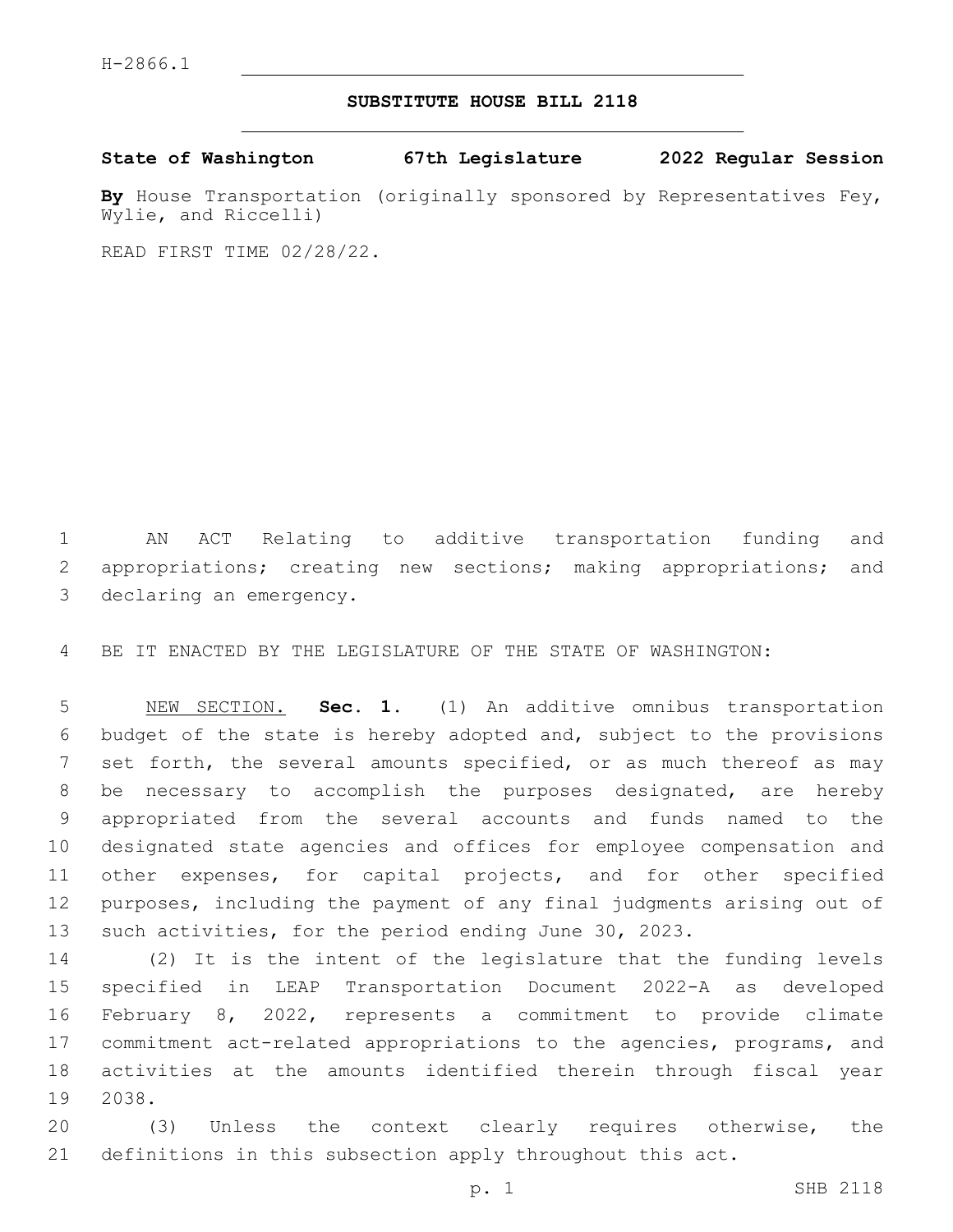(a) "Fiscal year 2022" or "FY 2022" means the fiscal year ending 2 June 30, 2022.

 (b) "Fiscal year 2023" or "FY 2023" means the fiscal year ending June 30, 2023.4

5 (c) "FTE" means full-time equivalent.

 (d) "Lapse" or "revert" means the amount shall return to an 7 unappropriated status.

 (e) "Provided solely" means the specified amount may be spent only for the specified purpose. Unless otherwise specifically authorized in this act, any portion of an amount provided solely for a specified purpose that is not expended subject to the specified conditions and limitations to fulfill the specified purpose shall 13 lapse.

 (f) "Reappropriation" means appropriation and, unless the context clearly provides otherwise, is subject to the relevant conditions and 16 limitations applicable to appropriations.

 (g) "LEAP" means the legislative evaluation and accountability 18 program committee.

**2021-2023 FISCAL BIENNIUM**

## **GENERAL GOVERNMENT AGENCIES—OPERATING TRANSPORTATION AGENCIES—OPERATING**

NEW SECTION. **Sec. 201. FOR THE DEPARTMENT OF LICENSING**

23 Move Ahead WA Flexible Account—State Appropriation . . . . \$1,691,000 The appropriations in this section are subject to the following 25 conditions and limitations:

 (1) \$550,000 of the move ahead WA flexible account—state appropriation is provided solely for an interagency transfer to the department of children, youth, and families to provide driver's license support to a larger population of foster youth than is currently being served. Support services include reimbursement of driver's license issuance costs, fees for driver training education, 32 and motor vehicle liability insurance costs.

 (2) \$1,000,000 of the move ahead WA flexible account—state appropriation is provided solely for estimated implementation costs 35 associated with new revenues.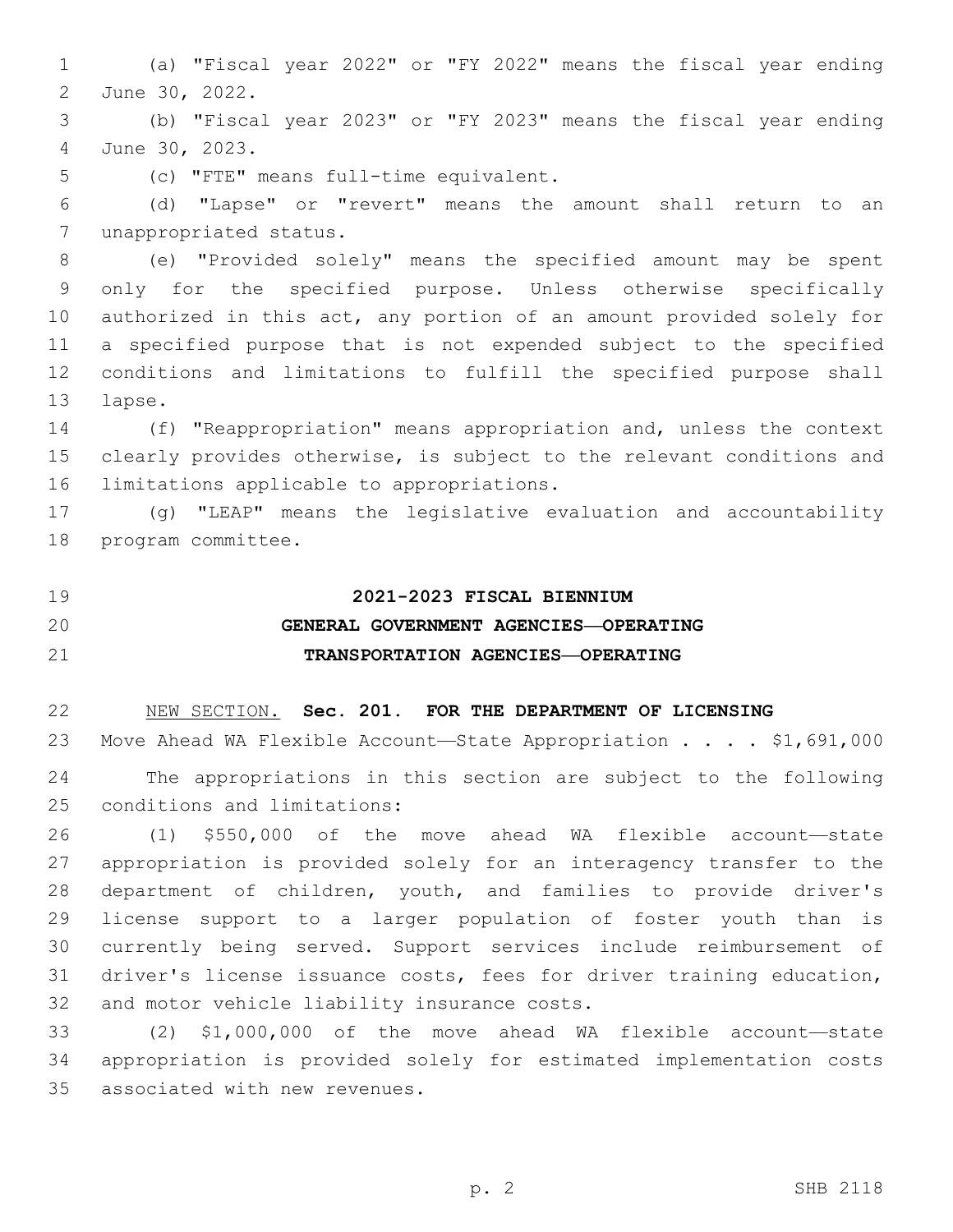(3) \$141,000 of the move ahead WA flexible account—state appropriation is provided solely for Substitute Senate Bill No. 5815 (homeless identicard).3

#### NEW SECTION. **Sec. 202. FOR THE TRANSPORTATION COMMISSION**

 Within the parameters established by RCW 47.56.880, the commission shall review toll revenue performance on the Interstate 405 and state route number 167 corridor and adjust Interstate 405 tolls as appropriate to increase toll revenue to provide sufficient funds for payments of future debt pursuant to RCW 47.10.896 and to support improvements to the corridor. The commission may consider adjusting maximum toll rates, minimum toll rates, time-of-day rates, restricting direct access ramps to transit and HOV vehicles only, or any combination thereof, in setting tolls to increase toll revenue.

#### NEW SECTION. **Sec. 203. FOR THE DEPARTMENT OF COMMERCE**

15 Move Ahead WA Flexible Account—State Appropriation . . . . \$10,000

 The appropriation in this section is subject to the following conditions and limitations: \$10,000 of the move ahead WA flexible account—state appropriation is provided solely to prepare to award funds for facilities engaged in research, development, or manufacturing of new sustainable aviation technologies. The purpose is to support adoption of zero emissions aircraft and sustainable aviation fuels, reduce harmful aviation-related emissions, and reduce the aviation industry's reliance on fossil fuels. Sustainable aviation projects may include, but are not limited to: (1) Facilities or equipment for development of batteries and electric motors for aviation; (2) facilities or equipment for development of sustainable aviation fuel; or (3) hydrogen electrolyzers and storage. The department must select projects, which may include planning, to propose to the legislature for funding. The department shall submit a report to the transportation committees of the legislature by December 1, 2022, identifying the selected sustainable aviation 32 projects for funding by the legislature.

### NEW SECTION. **Sec. 204. FOR THE DEPARTMENT OF TRANSPORTATION— AVIATION—PROGRAM F**

| 35 Aeronautics Account-State Appropriation. \$1,000,000        |  |  |
|----------------------------------------------------------------|--|--|
| 36 Move Ahead WA Flexible Account-State Appropriation \$10,000 |  |  |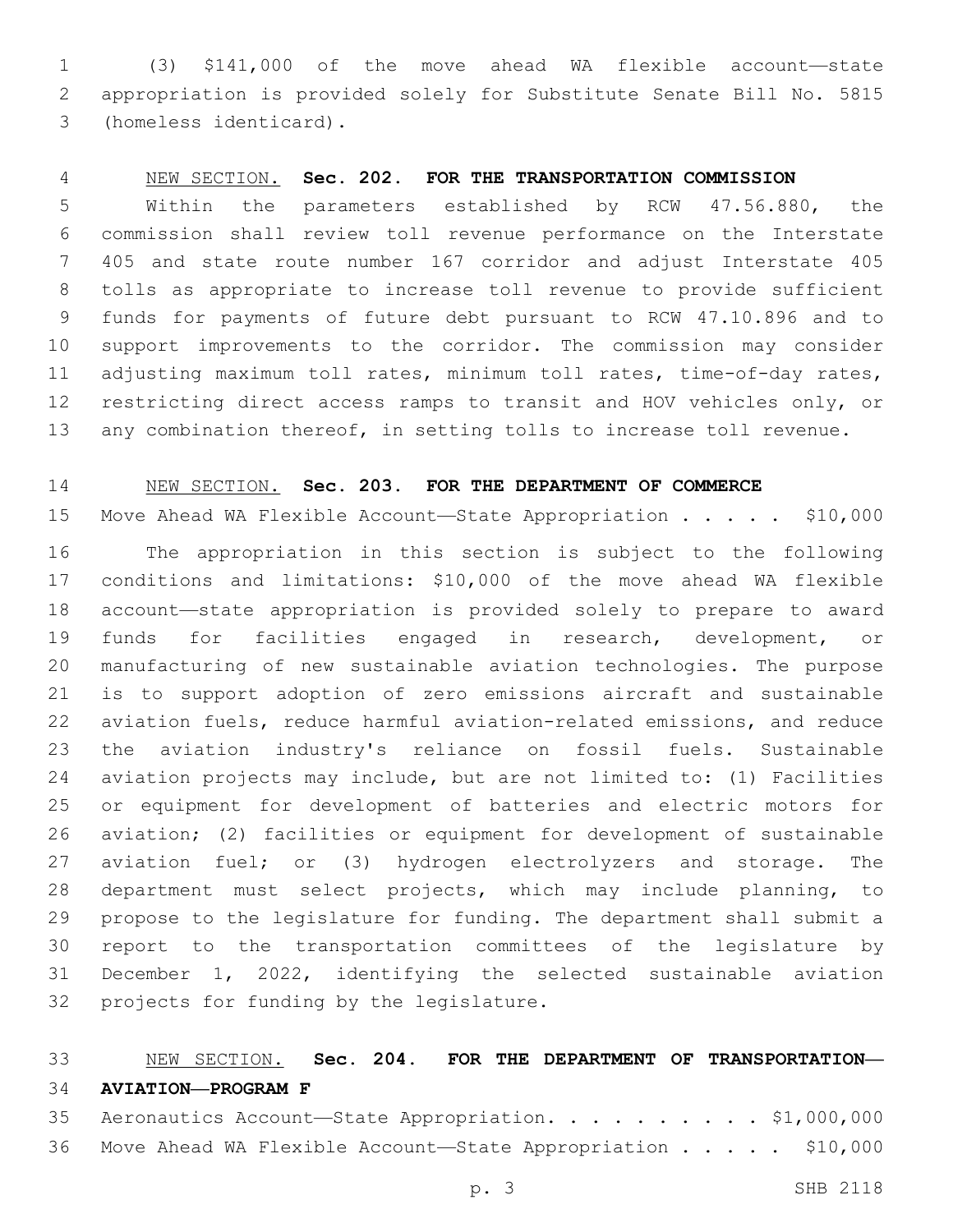TOTAL APPROPRIATION. . . . . . . . . . . . . . . . \$1,010,000

 The appropriation in this section is subject to the following conditions and limitations: \$10,000 of the move ahead WA flexible account—state appropriation is provided solely for the creation of a sustainable aviation grant program for airports. The purpose of the grant program is to support adoption of zero emissions aircraft and sustainable aviation fuels, reduce harmful aviation-related emissions, and reduce the aviation industry's reliance on fossil fuels. Sustainable aviation projects may include, but are not limited to: (1) Sustainable aviation fuel storage; (2) electrification of ground support equipment; (3) electric aircraft charging infrastructure; (4) airport clean power production; or (5) electric vehicle charging stations whose infrastructure also supports ground support equipment and electric aircraft charging. The department must select projects, which may include planning, to propose to the legislature for funding. The department shall submit a report to the transportation committees of the legislature by December 1, 2022, identifying the selected sustainable aviation projects for funding by 19 the legislature.

## NEW SECTION. **Sec. 205. FOR THE DEPARTMENT OF TRANSPORTATION— HIGHWAY MAINTENANCE—PROGRAM M**

22 Move Ahead WA Account-State Appropriation . . . . . . . \$47,000,000

# NEW SECTION. **Sec. 206. FOR THE DEPARTMENT OF TRANSPORTATION— TRAFFIC OPERATIONS—PROGRAM Q**

25 Move Ahead WA Account—State Appropriation . . . . . . . \$3,100,000

## NEW SECTION. **Sec. 207. FOR THE DEPARTMENT OF TRANSPORTATION— TRANSPORTATION MANAGEMENT AND SUPPORT—PROGRAM S**

28 Move Ahead WA Flexible Account-State Appropriation . . . . \$2,000,000

 The appropriations in this section are subject to the following conditions and limitations: The department shall allocate no less than 15 percent of the move ahead WA account—state appropriation for highway maintenance by highway lane miles with fewer than 4,000,000 33 tons of annual freight tonnage moved.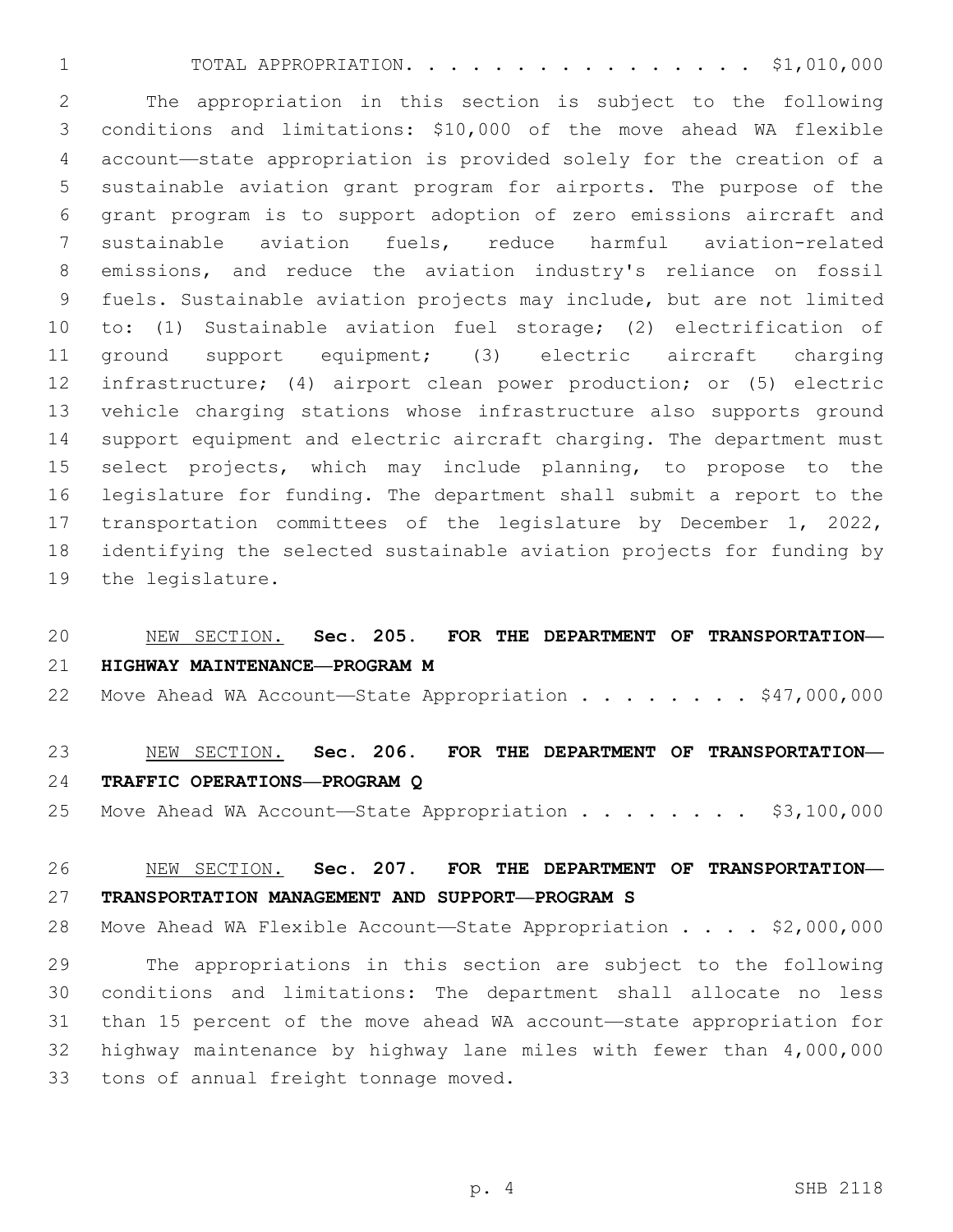NEW SECTION. **Sec. 208. FOR THE DEPARTMENT OF TRANSPORTATION—**

**TRANSPORTATION PLANNING, DATA, AND RESEARCH—PROGRAM T**

3 Move Ahead WA Flexible Account-State Appropriation . . . . \$2,500,000

 NEW SECTION. **Sec. 209. FOR THE DEPARTMENT OF TRANSPORTATION— CHARGES FROM OTHER AGENCIES—PROGRAM U**

Move Ahead WA Flexible Account—State Appropriation . . . . \$2,000,000

 NEW SECTION. **Sec. 210. FOR THE DEPARTMENT OF TRANSPORTATION— PUBLIC TRANSPORTATION—PROGRAM V**

Climate Transit Programs Account—State Appropriation . . \$54,260,000

 The appropriations in this section are subject to the following 11 conditions and limitations:

 (1) \$4,680,000 of the climate transit programs account—state appropriation is provided solely for the projects and activities as listed in LEAP Transportation Document 2022-NL-3 as developed 15 February 8, 2022.

 (2) \$14,120,000 of the climate transit programs account—state appropriation is provided solely for newly selected special needs 18 grants.

 (3) \$29,750,000 of the climate transit programs account—state appropriation is provided solely for transit support grants.

 (4) \$4,710,000 of the climate transit programs account—state appropriation is provided solely for newly selected green 23 transportation grants.

 (5) \$1,000,000 of the climate transit programs account—state appropriation is provided solely for newly selected transit coordination grants. The department shall give priority to grant proposals that promote the formation of joint partnerships between transit agencies or merge service delivery across entities.

 (6) \$5,000,000 of the climate transit programs account—state appropriation designated for the Mill Plain Bus Rapid Transit (C- TRAN) project in LEAP Transportation Document 2022-NL-3 as developed February 8, 2022, is redesignated and provided solely for Highway 99 33 Bus Rapid Transit (C-TRAN) project.

 NEW SECTION. **Sec. 211. FOR THE DEPARTMENT OF TRANSPORTATION— MARINE—PROGRAM X**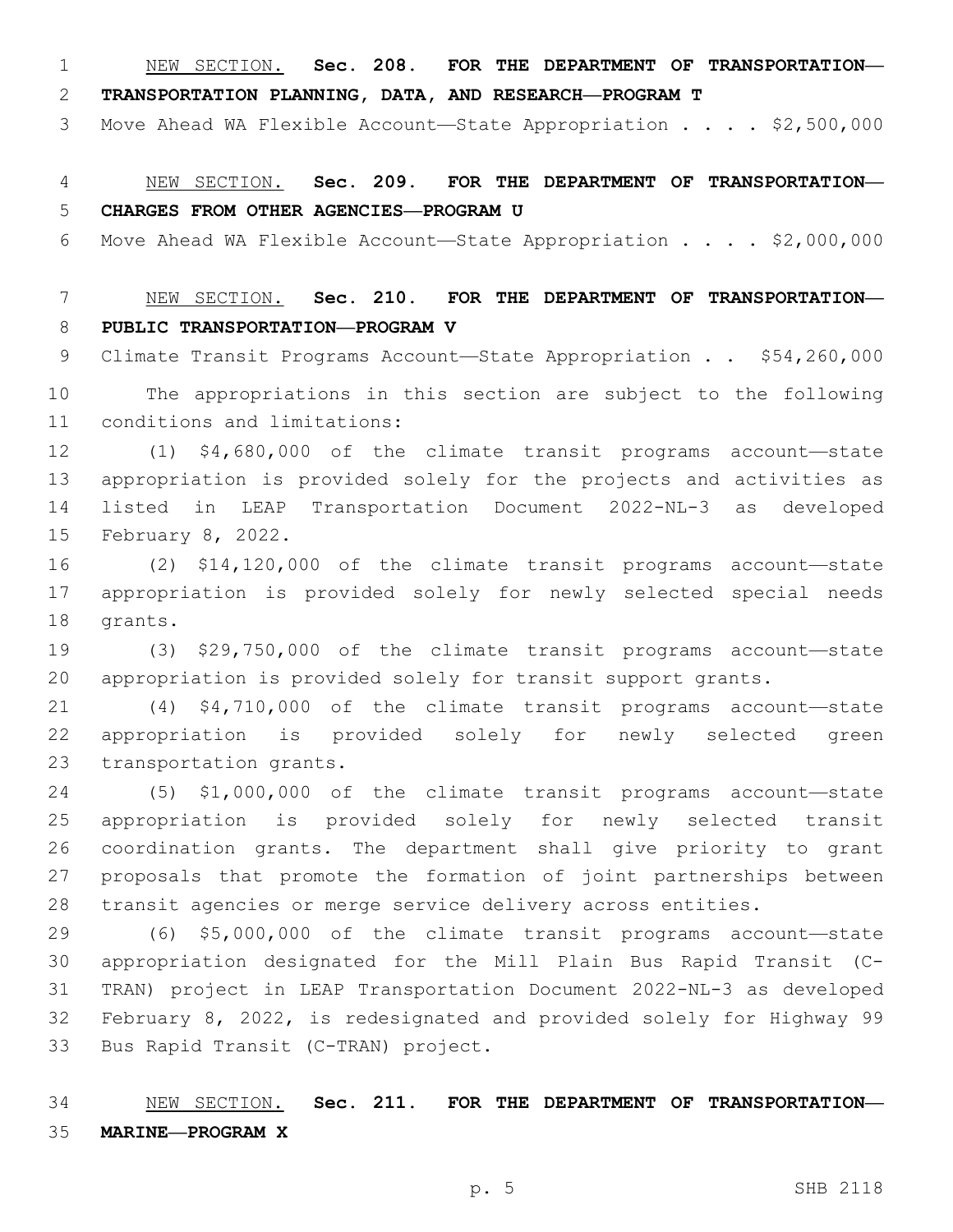1 Move Ahead WA Flexible Account—State Appropriation . . . \$22,000,000

#### **TRANSPORTATION AGENCIES—CAPITAL**

 NEW SECTION. **Sec. 301. FOR THE TRANSPORTATION IMPROVEMENT BOARD** 4 Climate Active Transportation Account-State

Appropriation . . . . . . . . . . . . . . . . . . . . \$3,440,000

 The appropriations in this section are subject to the following conditions and limitations: The entire climate active transportation account—state appropriation is provided solely for newly selected 9 complete streets grants.

## NEW SECTION. **Sec. 302. FOR THE DEPARTMENT OF TRANSPORTATION— IMPROVEMENTS—PROGRAM I**

|    | 12 Move Ahead WA Account-State Appropriation \$730,000,000   |  |
|----|--------------------------------------------------------------|--|
|    | 13 Move Ahead WA Account-Federal Appropriation \$100,000,000 |  |
| 14 | TOTAL APPROPRIATION. \$830,000,000                           |  |

 The appropriations in this section are subject to the following conditions and limitations: The entire move ahead WA account—state appropriation and move ahead WA account—federal appropriation are provided solely for the state highway projects and activities as listed in LEAP Transportation Document 2022 NL-1 as developed 20 February 8, 2022.

# NEW SECTION. **Sec. 303. FOR THE DEPARTMENT OF TRANSPORTATION—**

#### **PRESERVATION—PROGRAM P**

23 Move Ahead WA Account—Federal

24 Appropriation . . . . . . . . . . . . . . . . . \$101,000,000

 The appropriation in this section is subject to the following 26 conditions and limitations:

 (1) The entire move ahead WA account—federal appropriation is provided solely for the state highway preservation projects and activities as listed in LEAP Transportation Document 2022 NL-1 as 30 developed February 8, 2022.

 (2) It is the intent of the legislature that appropriations for highway preservation made from the move ahead WA account—state shall be allocated no less than 15 percent of the appropriation for highway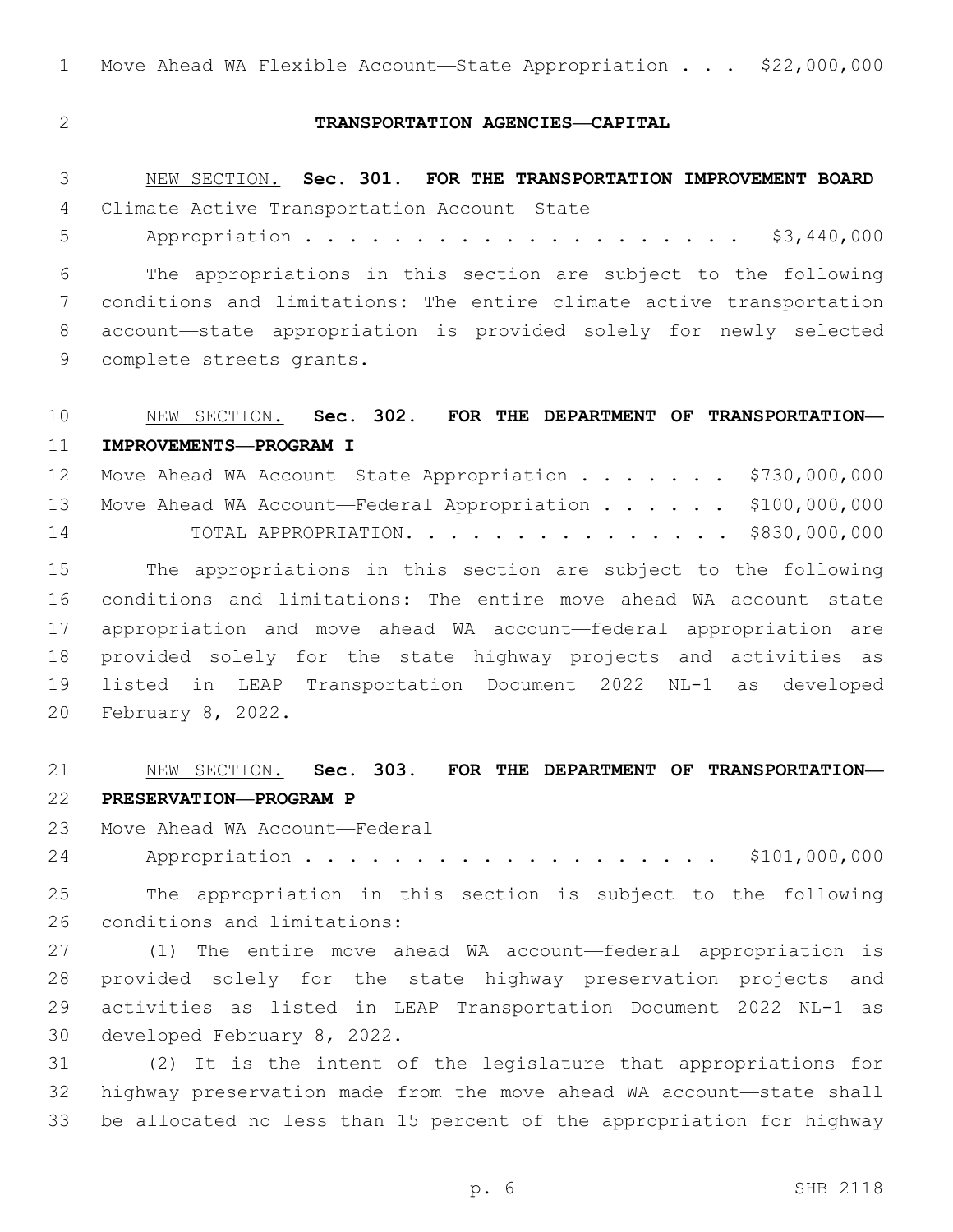preservation by highway lane miles with fewer than 4,000,000 tons of 2 annual freight tonnage moved.

## NEW SECTION. **Sec. 304. FOR THE DEPARTMENT OF TRANSPORTATION— WASHINGTON STATE FERRIES CONSTRUCTION—PROGRAM W**

5 Move Ahead WA Flexible Account-State Appropriation . . . \$25,000,000

 The appropriation in this section is subject to the following 7 conditions and limitations:

 (1) \$10,000,000 of the move ahead WA flexible account—state appropriation is provided solely for vessel and terminal preservation 10 projects.

 (2) \$15,000,000 of the move ahead WA flexible account—state appropriation is provided solely for the sixth hybrid electric 13 Olympic class vessel.

## NEW SECTION. **Sec. 305. FOR THE DEPARTMENT OF TRANSPORTATION— RAIL—PROGRAM Y**

- 16 Move Ahead WA Flexible Account-State Appropriation . . . . \$8,500,000 17 Carbon Emissions Reduction Account-State
- 18 Appropriation . . . . . . . . . . . . . . . . . . \$50,000,000 TOTAL APPROPRIATION. . . . . . . . . . . . . . . \$58,500,000

 The appropriation in this section is subject to the following 21 conditions and limitations:

 (1) The entire move ahead WA flexible account—state appropriation in this section is provided solely for the rail projects and activities as listed in LEAP Transportation Document 2022 NL-1 as 25 developed February 8, 2022.

 (2) \$50,000,000 of the carbon emissions reduction account—state appropriation is provided solely for state match contributions to support the department's application for pending federal grant opportunities. These funds are to remain in unallotted status and are available only upon receipt of federal funds. The department must provide draft applications for federal grant opportunities to the transportation committees of the legislature for review and comment 33 prior to submission.

 NEW SECTION. **Sec. 306. FOR THE DEPARTMENT OF TRANSPORTATION— LOCAL PROGRAMS—PROGRAM Z**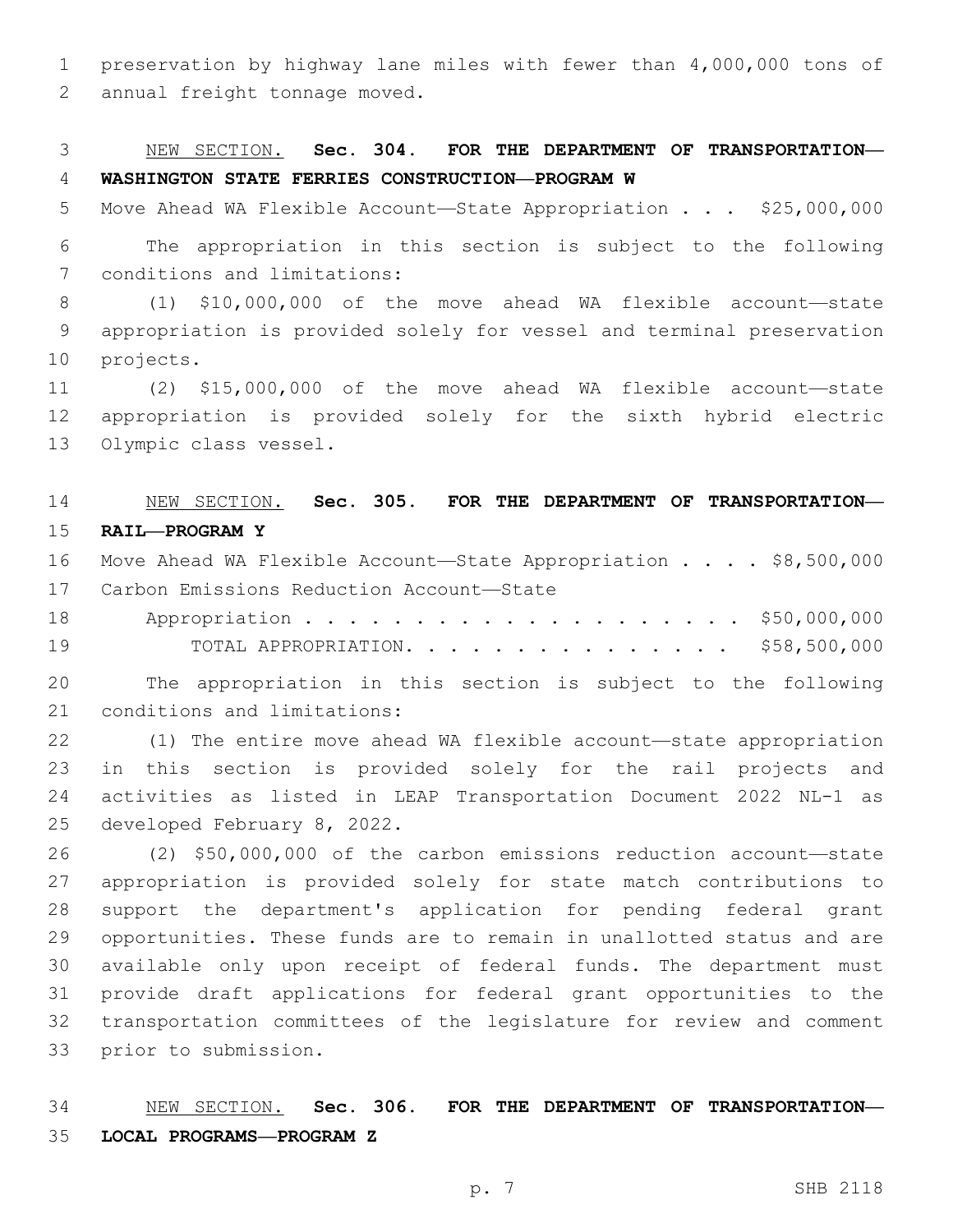Move Ahead WA Flexible Account—State Appropriation . . . \$127,900,000 2 Climate Active Transportation Account-State

3 Appropriation . . . . . . . . . . . . . . . . . . \$19,360,000

TOTAL APPROPRIATION. . . . . . . . . . . . . . . \$147,260,000

 The appropriations in this section are subject to the following conditions and limitations:6

 (1) The entire move ahead WA flexible account—state appropriation is provided solely for the local road projects and activities as listed in LEAP Transportation Document 2022 NL-1 as developed 10 February 8, 2022.

 (2) \$6,890,000 of the climate active transportation account—state appropriation is provided solely for newly selected pedestrian and bicycle safety program projects as listed in LEAP Transportation 14 Document 2022 NL-2 as developed February 8, 2022.

 (3) \$6,830,000 of the climate active transportation account—state appropriation is provided solely for newly selected safe routes to 17 school grants.

 (4) \$5,640,000 of the climate active transportation account—state appropriation is provided solely for newly selected pedestrian and 20 bicycle grants.

 (5) \$14,000,000 is provided from the move ahead WA account—state for the elevate Slater road project to be added to the LEAP Transportation Document 2022 NL-1 as developed February 8, 2022.

 (6) A total of \$3,000,000 is provided from the climate active transportation account—state for the Bradley road safe routes pedestrian improvements project on the LEAP Transportation Document 27 2022 NL-2 as developed February 8, 2022.

 (7) A total of \$13,500,000 is provided from the climate active transportation account—state for the Usk bridge shared-use pathway retrofit (Kalispell Tribe) project on the LEAP Transportation 31 Document 2022 NL-2 as developed February 8, 2022.

#### **TRANSFERS AND DISTRIBUTIONS**

 NEW SECTION. **Sec. 401. FOR THE STATE TREASURER—ADMINISTRATIVE TRANSFERS**

35 Move Ahead WA Account-State Appropriation:

- 36 For transfer to the Puget Sound Ferry
- 37 Operations Account-State. . . . . . . . . . . . . . . \$600,000

p. 8 SHB 2118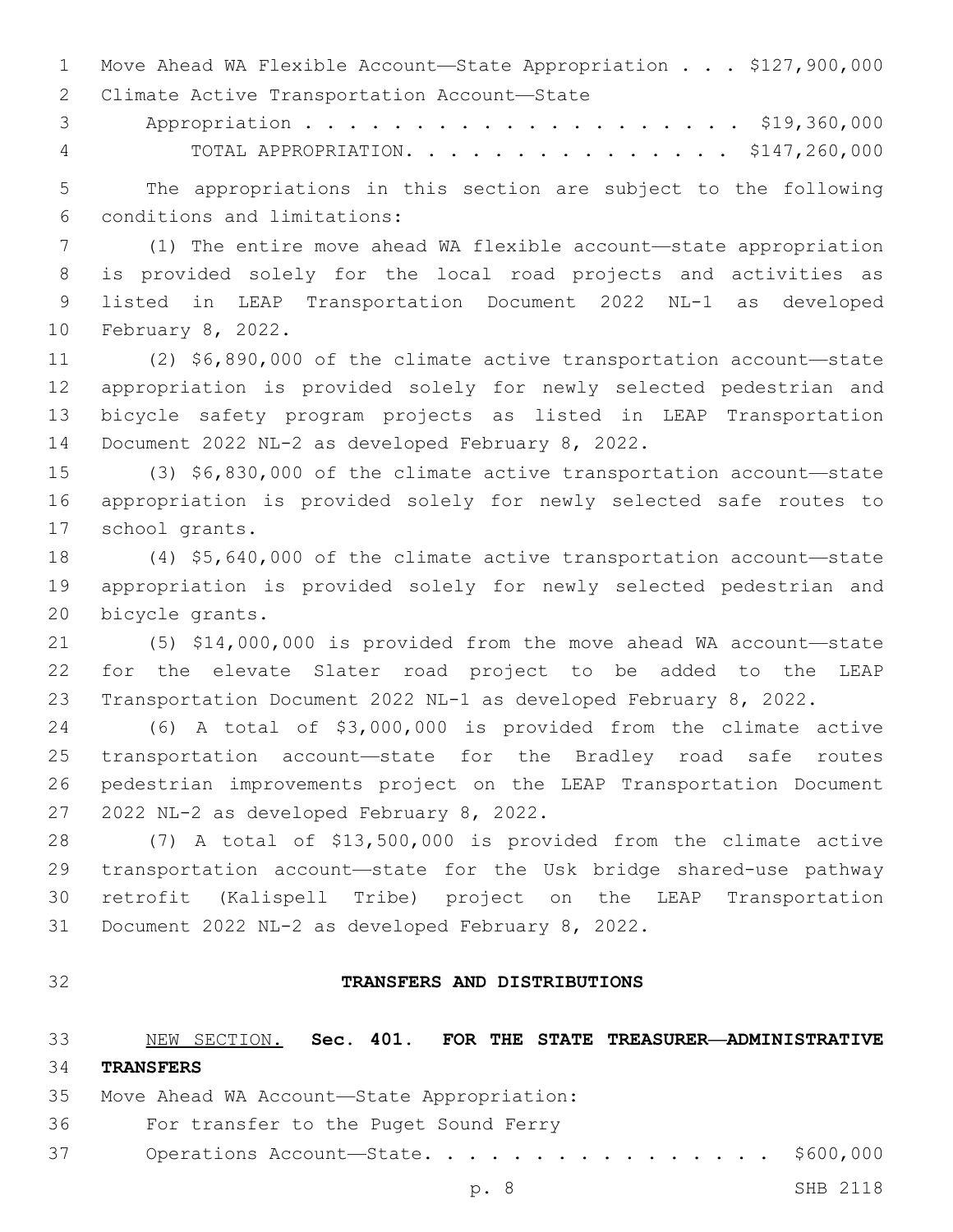The amount transferred in this section represents an estimate of fare replacement revenue to account for the implementation of 18 and 3 under fare-free policies.

#### **MISCELLANEOUS**

 NEW SECTION. **Sec. 501.** If any provision of this act or its application to any person or circumstance is held invalid, the remainder of the act or the application of the provision to other persons or circumstances is not affected.

 NEW SECTION. **Sec. 502.** This act is necessary for the immediate preservation of the public peace, health, or safety, or support of the state government and its existing public institutions, and takes effect immediately.

(End of Bill)